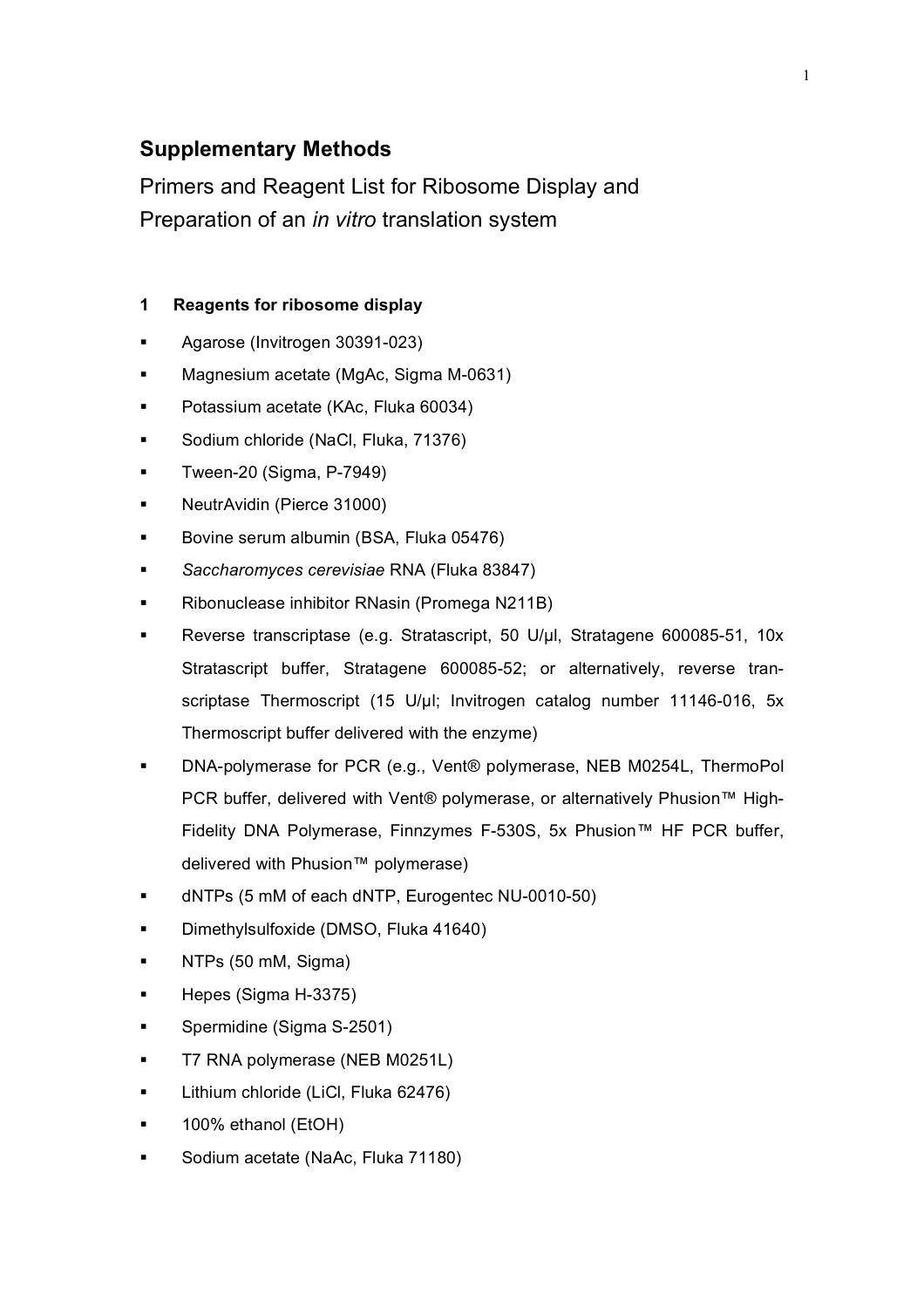- **Heparin (Fluka 51550)**
- Disodium ethylenediamine tetraacetate (EDTA, Fluka 03680)
- **T4 DNA-ligase (MBI Fermentas EL0011)**
- **Shrimp alkaline phosphatase (SAP, USB PN 70092)**
- 4-morpholinopropanesulfonic acid (MOPS, Fluka 69949)
- Boric acid (Fluka 15660)
- **Guanidine thiocyanate (Fluka 50990)**
- N,N-dimethyl formamide (Sigma Aldrich 27.054-7)
- **37% formaldehyde (Fluka 47629)**
- **Protein disulfide isomerase should be used**<sup>1,2 14</sup> (PDI; Sigma P3818)
- **•** <sup>35</sup>S-methionine for radioactive binding assays (PerkinElmer NEG009H)
- **Triethylamine (Sigma-Aldrich 90335)**
- 5x T7 RNA polymerase buffer (1 M Hepes KOH pH 7.6, 150 mM magnesium acetate, 10 mM spermidine, 200 mM DTT)
- Tris-buffered saline, TBS (50 mM TrisHCl pH 7.4 at 4 °C; 150 mM NaCl)
- TBS with Tween, TBST (TBS with 0.05 % (500 µl/l) Tween-20)
- Washing buffer with Tween, WBT (50 mM Tris-acetate pH 7.5 at 4°C; 150 mM NaCl; 50 mM MgAc; 0.05% Tween-20)
- Elution buffer, EB (50 mM Tris-acetate pH 7.5 at 4°C; 150 mM NaCl; 50 mM EDTA)
- 10 x MOPS (0.2 M MOPS pH 7, 50 mM sodium acetate, 10 mM EDTA)
- 10 x TBE buffer: (890 mM Tris-buffered saline, 890 mM boric acid, 20 mM EDTA).
- QIAquick PCR purification and gel extraction kit (Qiagen 28104 and 28704)
- Roche high pure RNA isolation kit (Roche 1 828 655)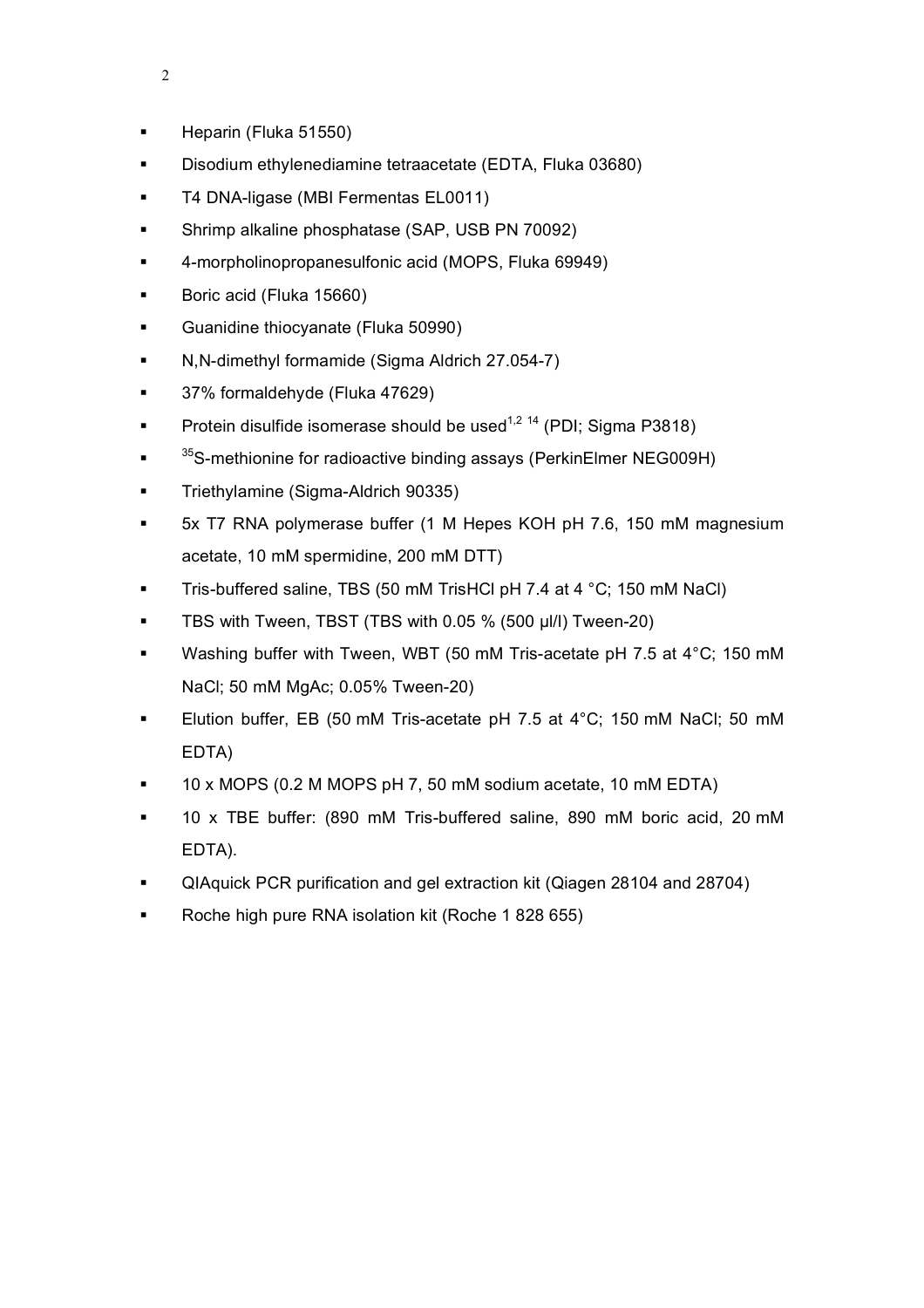## **2 Primers for ribosome display**

## **Table 1 |** Primers

| Name             | Sequence (5'-3')            | Description                  |
|------------------|-----------------------------|------------------------------|
| T7B              | ATACGAAATTAATACGACTCACTA-   | Introduces T7 promoter.      |
|                  | TAGGGAGACCACAACGG           | Overlaps with SDA_EWT5       |
| SDA_EWT5         | AGACCACAACGGTTTCCCTCTAGAA-  | Introduces ribosomal binding |
|                  | ATAATTTTGTTTAACTTTAAGAAGGA- | site, Ncol site (bold). An-  |
|                  | GATATATCCATGGGTATGAGAGGATCG | neals to N-terminal RGS-     |
|                  |                             | 6His tag (coding residues,   |
|                  |                             | italics).                    |
| EWT <sub>5</sub> | TTCCTCCATGGGTATGAGAGGATCG-  | Introduces MRGS-His tag      |
|                  | CATCACCATCACCATCACGGATCCGA- | (bold) and anneals to the N- |
|                  | <b>CCTGGG</b>               | terminal part of a DARPin    |
|                  |                             | library (italic) $18$ .      |
| tolAk            | CCGCACACCAGTAAGGTGTGCGGTTT- | Reverse primer, which intro- |
|                  | CAGTTGCCGCTTTCTTTCT         | duces stem loop on the 3'-   |
|                  |                             | part of the ribosome display |
|                  |                             | construct (see Fig. 2)       |

These primers are designed to work with the DARPin library and the pRDV as described in the main text. With different vectors, tags or libraries, primers have to be adapted accordingly.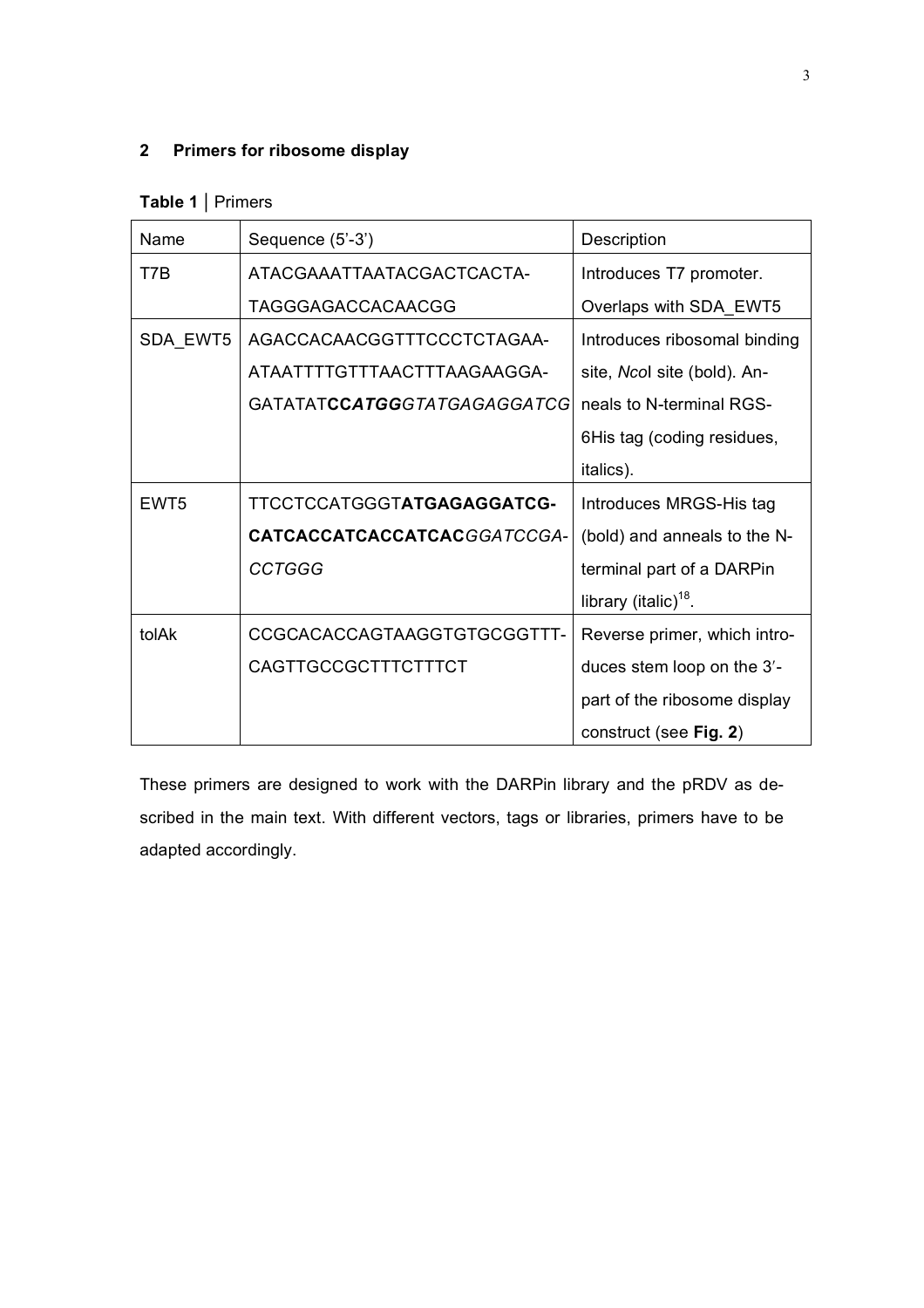#### **3 Preparation of an S30** *in vitro* **translation extract**

Alternatively to the use of commercially available *in vitro* translation kits, bacterial translation extracts may be prepared according to the protocol described here. We describe the preparation of an *E. coli* S30-Extract according to Lesley, Zubay and Pratt, with minor modifications<sup>1; 2; 3; 4</sup>. One liter of *E. coli* culture yields approximately 8 ml extract. It is important that the cells used for extract preparation are harvested in an early logarithmic phase. If the libraries used for selection contain disulfide bonds, one should omit DTT from the extract. If no disulfides need to be formed in the library, and if the target is not sensitive to reduction, 1 mM DTT can be added to the S30 buffer, as this increases the translation efficiency slightly. Each batch of translation extract needs to be optimized in terms of the concentration of magnesium, potassium, PEG8000 and amount of extract in order to optimize the translation yields. To optimize the extracts we routinely monitor the activity of *in vitro* translated β-lactamase after adding increasing amounts of KGlu, MgAc and PEG-8000 in the concentration ranges indicated below.

#### **Material and Equipment**

- **Baffled flasks**
- Shaker at 37°C for *E. coli* culture
- Refrigerated centrifuges (GS-3, SS-34)
- Dialysis tubing MW cut-off 6000-8000 Da.
- **Emulsiflex or French press**
- 0.2 mm syringe filter (Millipore SLGPR25KS)
- Dialysis tubing with a molecular weight cut-off of 6000-8000 Da (for example: Spectrum Laboratories SpectraPor 132 650)

#### **Reagents and Buffers**

- **Luria broth base (GibcoBRL, 12795-084)**
- Glucose (Fluka 49150)
- **Potassium dihydrogen phosphate (KH<sub>2</sub>PO<sub>4</sub>, Fluka 60230)**
- Di-potassium hydrogen phosphate  $(K_2HPO_4·3H_2O,$  Merck 1.05099.1000)
- Yeast extract (GibcoBRL 30393-037)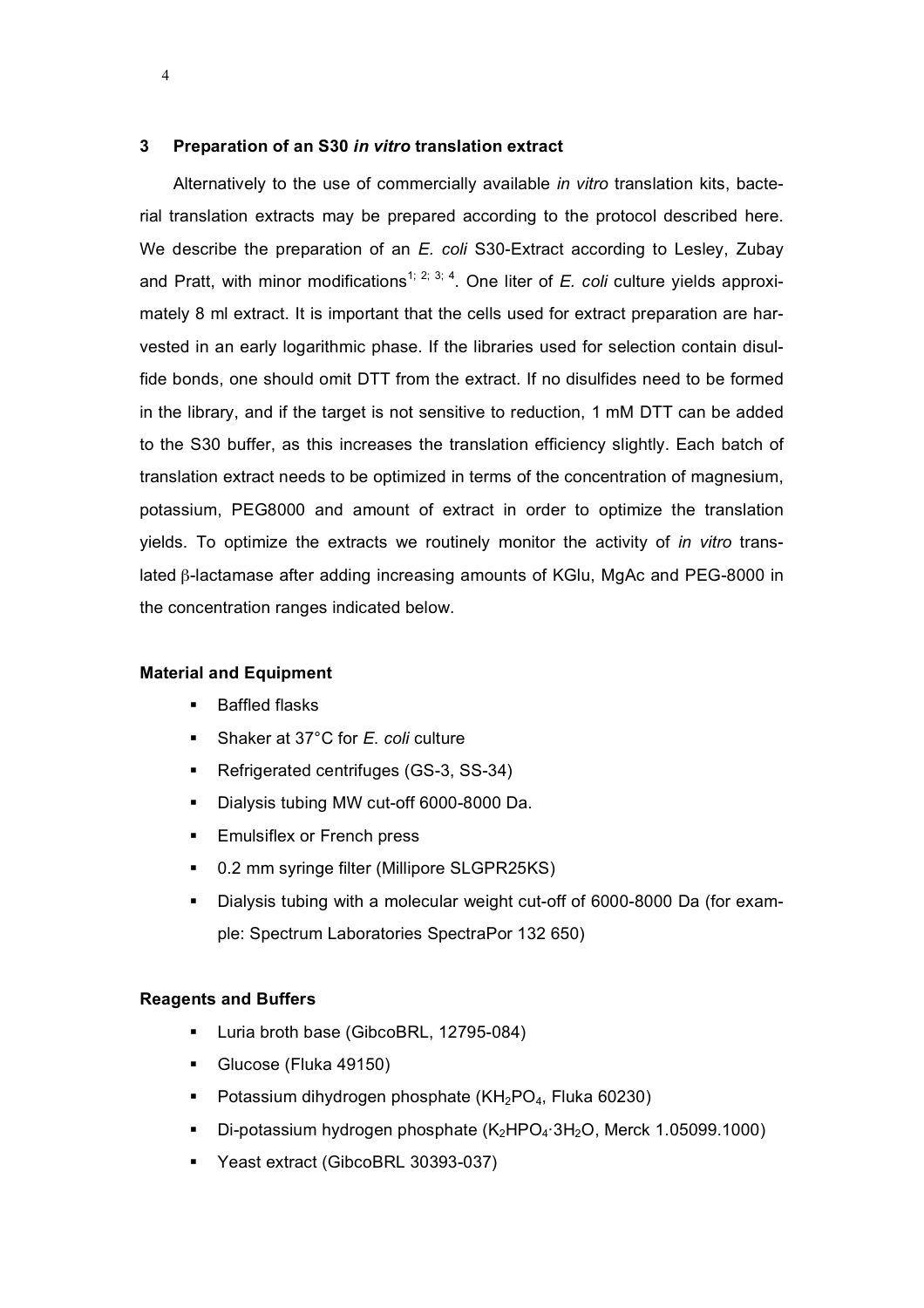- Thiamine (Sigma T-4625)
- Tris-acetate (Serva 37190)
- **Magnesium acetate (MgAc, Sigma M-0631)**
- Potassium acetate (KAc, Fluka 60034)
- **-** L-glutamic acid monopotassium salt monohydrate (KGlu, Fluka 49601)
- 20 natural amino acids (Sigma LAA-21 kit)
- Adenosinetriphosphate (ATP, Roche Diagnostics 519 987)
- **Phosphoenolpyruvate trisodium salt (PEP, Fluka 79435)**
- **Pyruvate kinase (Fluka 83328)**
- GTP (Sigma, G-8877)
- cAMP (Sigma A-6885)
- Acetylphosphate (Sigma A-0262)
- *E. coli* tRNA (Sigma R-4251)
- Folinic acid (Sigma 47612)
- PEG 8000 (Fluka 81268)
- 1,4-dithio-treitol (DTT, Promega, V3155)
- Sodium chloride (NaCl, Fluka, 71376)
- <sup>35</sup>S-methionine (PerkinElmer NEG009H)
- *E. coli* strain MRE6005
- Incomplete rich medium (5.6 g/l  $KH_2PO_4$ , 37.8 g/l  $K_2HPO_4·3H_2O$ , 10 g/l yeast extract, 15 mg/l thiamine, after autoclaving add 50 ml 40% (w/v) glucose and 10 ml 0.1 M MgAc sterile filtered)
- 10x S30 buffer (100 mM Tris-acetate pH 7.5 at 4°C, 140 mM MgAc, 600 mM KAc, store at 4°C or chill buffer in ice bath before use)
- 10 ml preincubation mix (must be prepared immediately before use; 3.75 ml 2 M Tris-acetate pH 7.5 at 4°C, 71 µl 3 M MgAc, 75 µl amino acid mix (10 mM of each of the 20 natural amino acids), 0.3 ml 0.2 M ATP, 0.2 g PEP, 50 U pyruvate kinase)
- PremixA (250 mM Tris-acetate pH 7.5 at  $4^{\circ}$ C, 1.75 mM of each amino acid except methionine, 10 mM ATP, 2.5 mM GTP, mM cAMP, 150 mM acetylphosphate, 2.5 mg/ml *E. coli* tRNA, mg/ml folinic acid, µM α−ssrA DNA (an oligonucleotide with the sequence 5'- TTAAGCTGCTAAAGCGTAGTTTTCGTCGTTTGCGACTA), KGlu (180-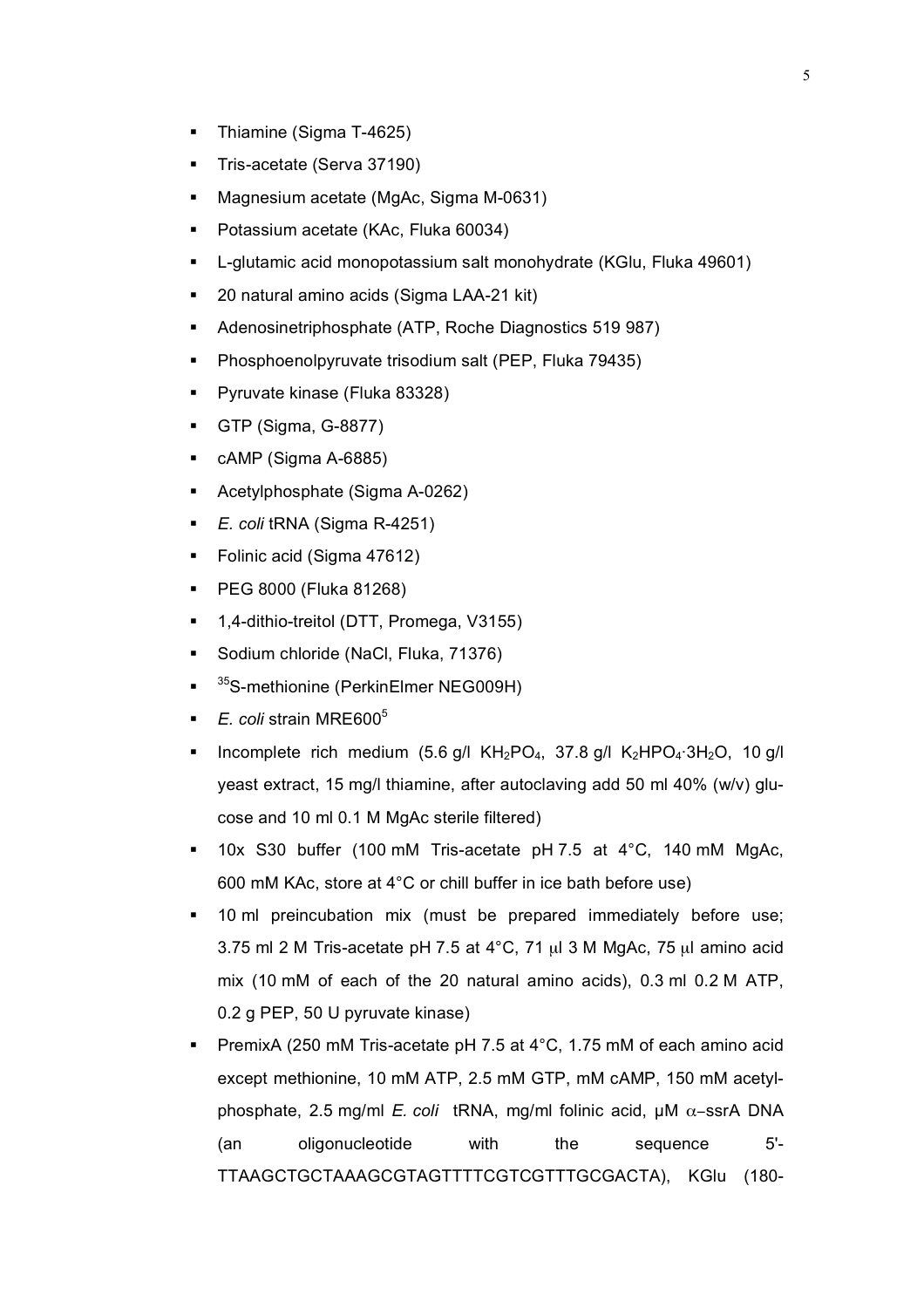220 mM), MgAc (10-15 mM), PEG-8000 (5-15% w/v), KGlu, MgAc and PEG8000 have to be adjusted to the corresponding extract)

 $\overline{B}$ -lactamase assay buffer (5.3 mg nitrocefin in 250  $\mu$ l DMSO and add this to 50 ml 50 mM potassium phosphate buffer (pH 7) $^6$ .

#### **Procedure**

**1 |** Prepare an LB/glucose plate, streak out MRE600 on the plate and let it grow overnight at 37°C

**2 |** Prepare all chemicals, media and buffers for *E. coli* extract preparation: Autoclave 1 l incomplete rich medium, 500 ml of LB/glucose medium and one 100 ml and one 5 l shake flask. Prepare 50 ml 40% glucose, 10 ml 0.1 M MgAc and 1 l 10x S30 buffer (it will be used as a 10-fold diluted 1x S30 buffer afterwards)**.** Store all the buffers at 4°C.

**3 |** Prepare an overnight starter culture by shaking 50 ml LB/glucose medium overnight at 37°C inoculated with a colony of MRE 600 from the plate.

**4 |** On the next day, add 1 l incomplete rich medium into the 5 l shake flask and add by sterile filtration 50 ml 40% glucose and 10 ml 0.1M MgAc (0.2  $\mu$ m syringe filter).

**5 |** Inoculate the medium with 10 ml overnight culture (approximately 1%) and let it shake at 37°C to  $OD_{600} = 1.0 - 1.2$ . Transfer the culture in an ice-water bath and immediately add 100 g ice (small shovel) to the culture. Cool the culture in the icewater bath for 5 minutes by gently shaking the flask by hand. Collect the cell pellet by centrifugation at 4°C (15 min, GS-3, 5000 rpm) and wash it at least 3 times with 50-100 ml of cold S30 buffer.

**6 |** Weigh the pellets (typically 1-1.5 g/l). The cell pellet can now be shock-frozen in liquid nitrogen and stored at -80 °C until further processing. Do not store the pellets longer than a few days. *Do wear gloves during all following steps to avoid RNase contamination.*

6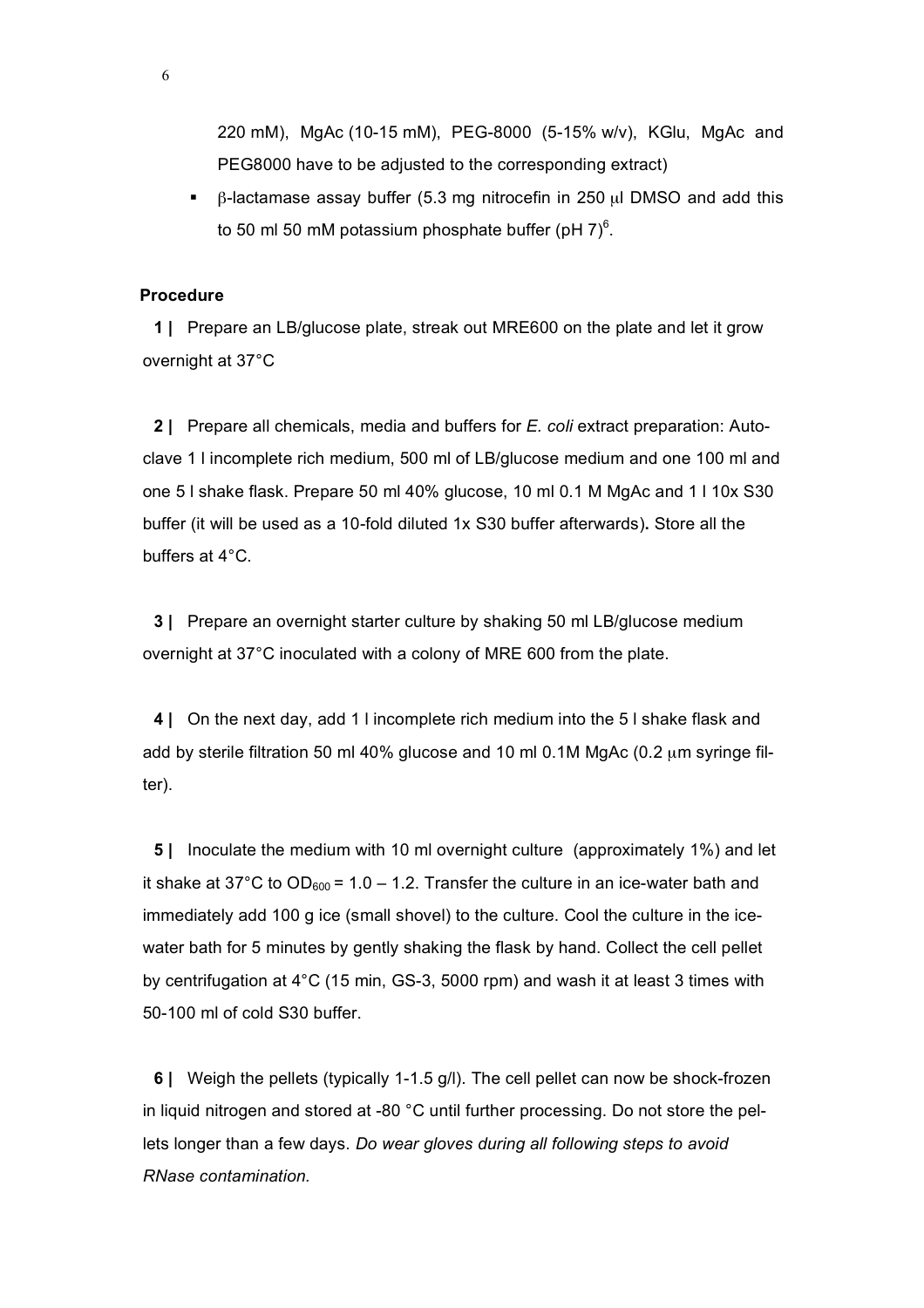**7 |** Thaw the pellets on ice, resuspending the cells in S30 buffer (50 ml). Centrifuge at 4°C, full speed in a cooled table-top centrifuge to collect the cell pellet. Resuspend the cells in 4 ml/g (wet cell weight) S30 buffer.

**8 |** Disrupt the cells by one passage through an EmulsiFlex (approximately 17000 psi) or a French press (at 1000 psi). Repeating passages can decrease translation activity. Centrifuge the lysate at 4°C for 30 min (SS-34, 20,000 g). Repeat this centrifugation step with the supernatant.

**9 |** Transfer the supernatant after the second centrifugation step into a clean flask and add 1 ml of preincubation mix for each 6.5 ml of S30 extract. This solution is slowly shaken for 1 h at 25°C (no foaming should occur). During this time all translation of endogenous mRNA will be finished and the endogenous mRNA and DNA will be degraded by nucleases present in the cell extract.

**10 |** Dialyze the S30 cell extract at 4°C three times for 4 hours against a 50-fold volume of chilled S30 buffer

**11 |** Centrifuge the cell extract for 10 min at 4°C at 4,000 g and freeze the supernatant in aliquots in RNAse-free tubes in liquid nitrogen. Store it at -80°C. *The extract can be stored at -80°C for months to years without losing activity, it can even be frozen a second time after thawing. If the extract is thawed more than twice it may lose activity.*

**12 |** Mix all components to yield PremixA and incubate the premix in a water bath at 37°C to solubilize all components.

**13 |** Perform in parallel different *in vitro* translations of β-lactamase mRNA for 10 min. Add increasing concentrations of MgAc (10-15 mM), KGlu (180-220 mM), PEG-8000 (5-15% w/v of premix) and amount of extract (30-50  $\mu$ l for a 110  $\mu$ l translation reaction). *We use cysteine-free* β*-lactamase for the optimization of the* in vitro *translation extracts6; <sup>7</sup> , as its concentration can easily be determined by an activity*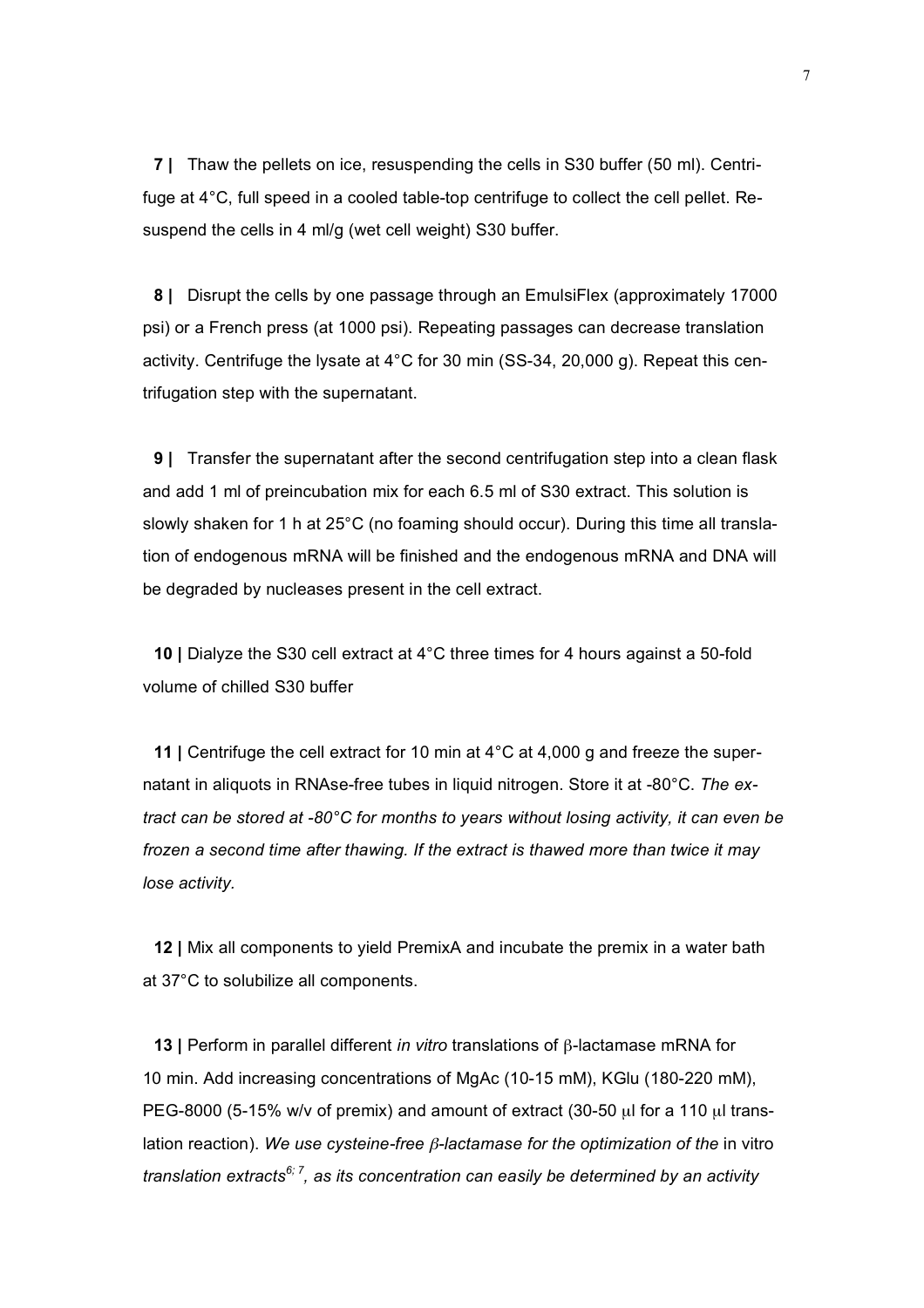*assay. However, any other single-domain and well folding protein, whose concentration can be assayed easily, may be used for the optimization.*

**14 |** First optimize the MgAc concentration, then the KGlu concentration and last the PEG-8000 concentration. The translation time relevant for optimization should be around 10 min. Stop translation by diluting the reaction 5 times in WBT.

**15** | To detect β-lactamase activity, use a nitrocefin assay<sup>6</sup>. Use 10-20 μl of the stopped translation per ml β-lactamase assay buffer and follow the reaction with a spectrophotometer at 486 nm.

**16 |** After determining the conditions giving the highest activity, add the chemicals at the optimal concentration to the PremixA stock yielding PremixZ, optimized for this very batch of extract.

**17 |** Aliquot the PremixZ in RNase-free tubes and shock freeze the samples in liquid nitrogen. *The PremixZ aliquots can be stored at -80°C for several months.*

#### **4 References**

- 1. Lesley, S. A. (1995). Preparation and use of *E. coli* S-30 extracts. *Methods Mol. Biol.* 37, 265-278.
- 2. Chen, H. Z. & Zubay, G. (1983). Prokaryotic coupled transcription-translation. *Methods Enzymol.* 101, 674-90.
- 3. Zubay, G. (1973). *In vitro* synthesis of protein in microbial systems. *Annu. Rev. Genet.* 7, 267-287.
- 4. Pratt, J. M. (1984). Coupled transcription-translation in prokaryotic cell-free systems. In *Current protocols* (Hemes, B. D. & Higgins, S. J., eds.), pp. 179- 209. IRL Press, Oxford.
- 5. Wade, H. E. & Robinson, H. K. (1966). Magnesium ion-independent ribonucleic acid depolymerases in bacteria. *Biochem. J.* 101, 467-479.